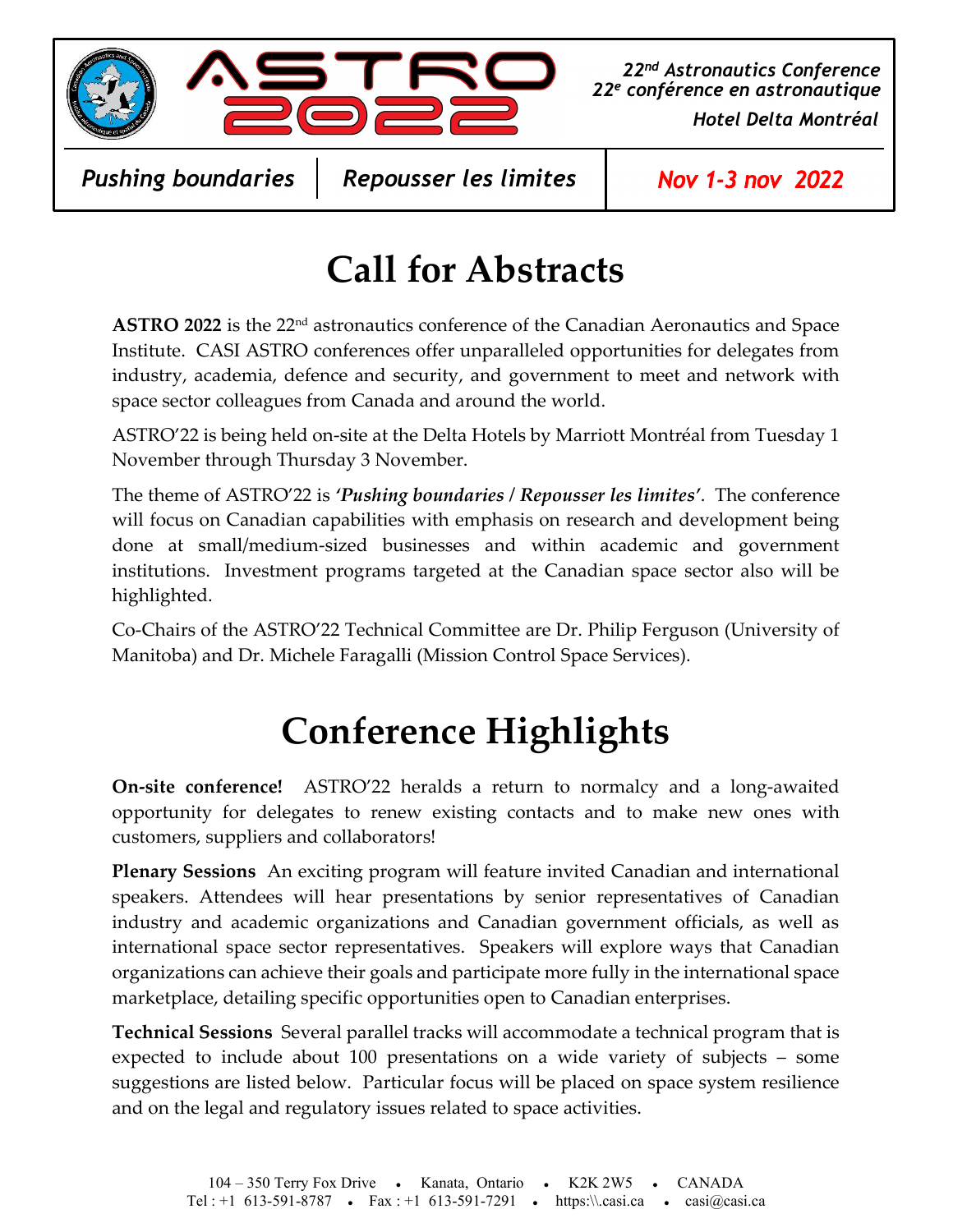

Hotel Delta Montréal 22<sup>nd</sup> Astronautics Conference | 22e conférence en astronautique

Pushing boundaries

Repousser les limites | Nov 1-3 nov 2022

## Presentation Topics

Presentations are invited that explore subjects related to the full spectrum of Canadian capabilities in space, including:

- Advanced space technologies sensors, materials, robotics, launchers, AI
- Advances in telecommunications
- Commercial missions concepts, developments and status
- Commercial space exploration
- Commercialization-focussed partnerships among industry, academia and government
- Competitions & student programs
- Downstream markets and applications – communications, security, ground stations, analysis
- Earth observation, remote sensing
- Green engineering
- Humans in space physiological, psychological, treatment issues
- Lunar ISRU enabling technologies, market obstacles and opportunities
- On-orbit servicing, debris removal
- Regulatory environment, space policy, space law
- Satellite constellations
- Smallsats, nanosats and cubesats
- Space debris mitigation
- Space exploration, space science, planetary science
- Space materials and structures
- Space situational awareness, space domain awareness
- Space system resilience
- Sub-orbital platforms sounding rockets, high-altitude pseudo-satellites

Awards The J. Saber Award will be presented for the best presentation by any author, and the Best Student Presentation Award will recognize the best presentation by a student.

Canadian Aeronautics and Space Journal A Special Issue of CASJ will include selected papers that expand upon the presentations given during ASTRO 2022. More information will be available as the Conference approaches.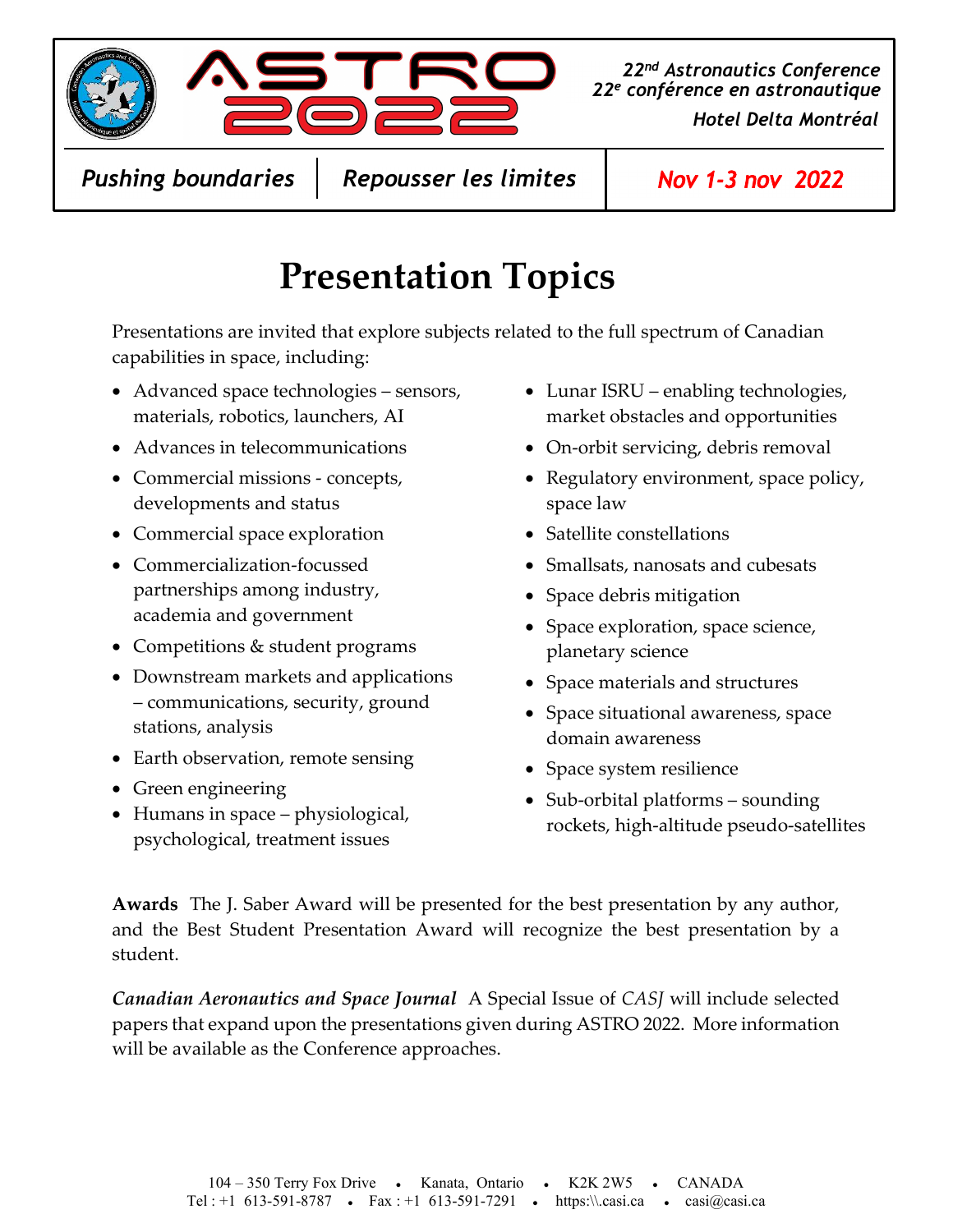

Hotel Delta Montréal 22<sup>nd</sup> Astronautics Conference 22e conférence en astronautique

Pushing boundaries

Repousser les limites | Nov 1-3 nov 2022

#### Important Dates

|                                                       | 2022         |
|-------------------------------------------------------|--------------|
| Abstract submission deadline                          | 19 July      |
| Authors notified                                      | 9 August     |
| Early Bird registration deadline                      | 3 October    |
| ASTRO 2022 conference                                 | 1-3 November |
| Manuscript submission deadline for CASJ Special Issue | 17 December  |

#### Abstract Submission Guidelines

All participants in the technical program are required to submit an abstract. The abstract MUST:

- Be a maximum of 300 words long in an editable file format MS Word is preferred
- Include a header with the following data:
	- o Title of the abstract
	- o Name(s) of author(s) and their affiliation(s)
	- o Corresponding author coordinates (name indicated with an asterisk)
- Be submitted as an email attachment to AstroSubmissions@casi.ca

See the Instructions for Authors on the ASTRO'22 web page for more information

## Submission of Full Papers

Authors who wish to do so are invited to submit full papers to the Canadian Aeronautics and Space Journal for review and potential publication in a special issue focussed on ASTRO'22. Details will be provided to authors together with confirmation of acceptance of abstracts.